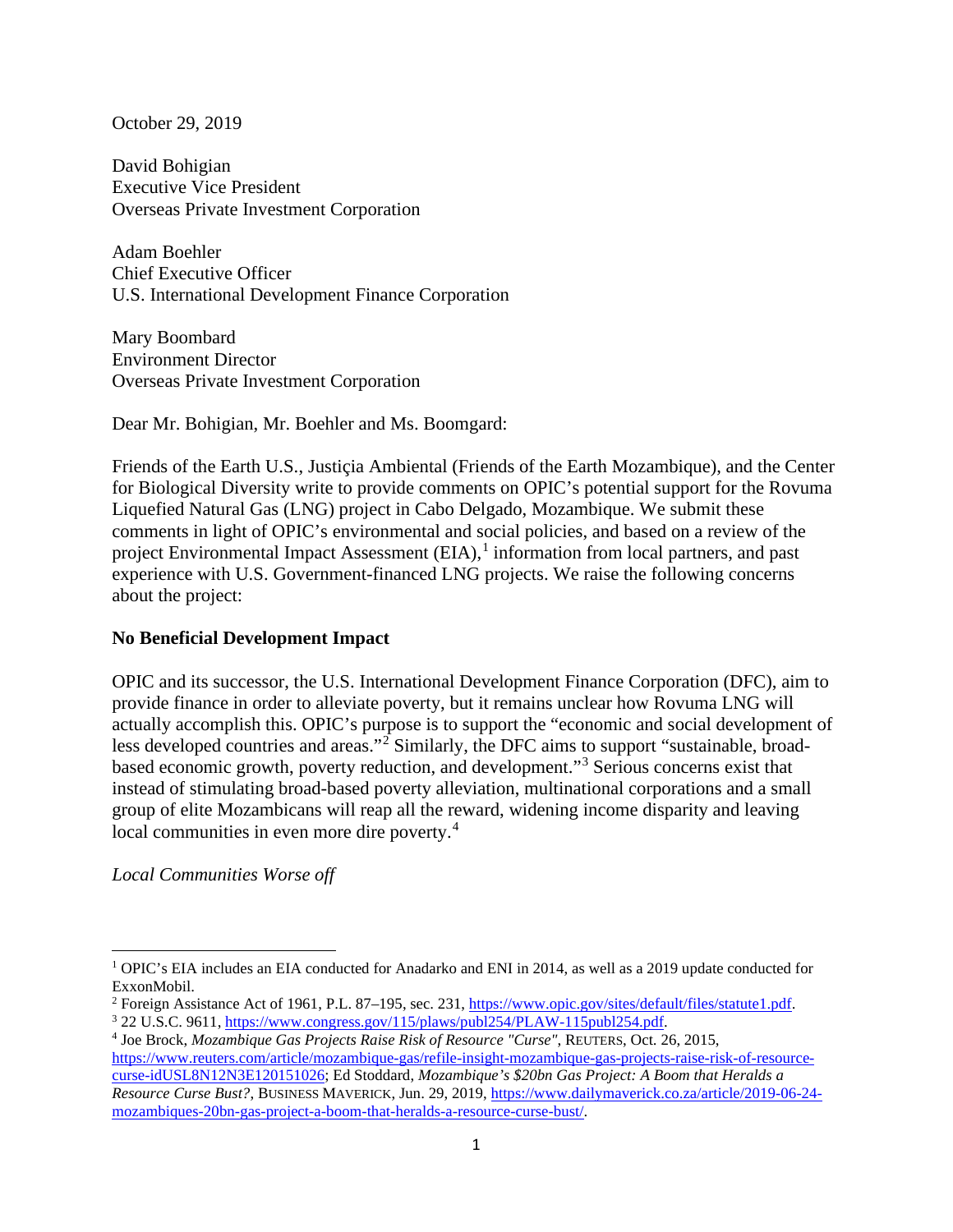This project will require a huge investment by the Mozambican government beyond the project itself, which would be better spent on social programs and renewable energy development. The project itself will require an investment of up to US\$ 30 billion. As the assessment states, this large investment could make this project the single largest investment project in Mozambique, a country where the overall literacy rate is 47 percent and a mere 28 percent for females.<sup>[5](#page-1-0)</sup> This project will divert funds that should be going to education and other social necessities to build and maintain needed infrastructure for this project. When these projects occur, governments always have to spend huge amounts of money beyond what private investors provide.

Very few, if any, of the jobs that are created through this project will go to local communities. As the assessment states, most of the people who live in the district surrounding the project have received no formal education and much of the population is illiterate. In addition, the local population generally has little to no experience with the private sector. Therefore, few will have the skills or education level to perform the jobs that this project will create, and there are no plans to upskill the communities.

Not only will the LNG project provide a minimal number of local jobs, if any, it will also remove the sources of income that local communities depend on. The assessment finds that the majority of the local communities are "highly dependent" on fishing, small scale agriculture, and other natural resources to make a living. Since the project will have devastating impacts on local resources, displaced local communities will no longer be able to access these resources that they depend on, including forests and areas for fishing. In addition, as the assessment states, local communities will lose income they currently get from tourism.<sup>[6](#page-1-1)</sup> In 2018, the sector generated 8.1 percent of the total economy.<sup>[7](#page-1-2)</sup> That same year, travel and tourism supported over 727,000 jobs directly, which was 7.3 percent of total employment. With that in mind, the Government opted to ensure that all future development projects in tourism have a strong component of social responsibility. The province of Cabo Delgado, as one of the country's priority areas for the development of tourism sector, has been receiving considerable investment in tourism. Yet, the project will greatly hinder those economic impacts by driving tourists away through high levels of noise, vessel traffic, and pollution, as well as the destruction of the pristine local reef. Therefore, the tourism income created from snorkeling and diving, as well as beachgoers will be reduced if not eliminated.

Moreover, the construction of LNG plants relies on the influx of thousands of workers, often male, who are typically paid far more than others in the community, which typically causes hyper inflation of housing, food, and other basic necessities. Other than the relatively few local people lucky enough to get a job on the project, this hyper inflation will result in most local

<span id="page-1-0"></span><sup>5</sup> USAID, Where We Work: Mozambique – Education,<https://www.usaid.gov/mozambique/education> (last updated Aug. 19, 2019).

<span id="page-1-1"></span><sup>&</sup>lt;sup>6</sup>Impacto & ERM, Environmental Impact Assessment (EIA) Report for the Liquefied Natural Gas Project in Cabo Delgado: Final EIA Report – Volume II Impact assessment, Management, Implementation and Conclusions, Ch. 13 Socio-economic Impact Assessment and Mitigation, sec. 13.3 (Feb. 2014),<br>https://www3.opic.gov/Environment/EIA/rovuma/Volume 2/Chapter 13 LNG Final EIA Sept 2014 Eng.pdf.

<span id="page-1-2"></span><sup>&</sup>lt;sup>7</sup> World Travel & Tourism Council, Mozambique – 2019 Annual Research: Key Highlights, [https://www.wttc.org/-](https://www.wttc.org/-/media/files/reports/economic-impact-research/countries-2019/mozambique2019.pdf) [/media/files/reports/economic-impact-research/countries-2019/mozambique2019.pdf.](https://www.wttc.org/-/media/files/reports/economic-impact-research/countries-2019/mozambique2019.pdf)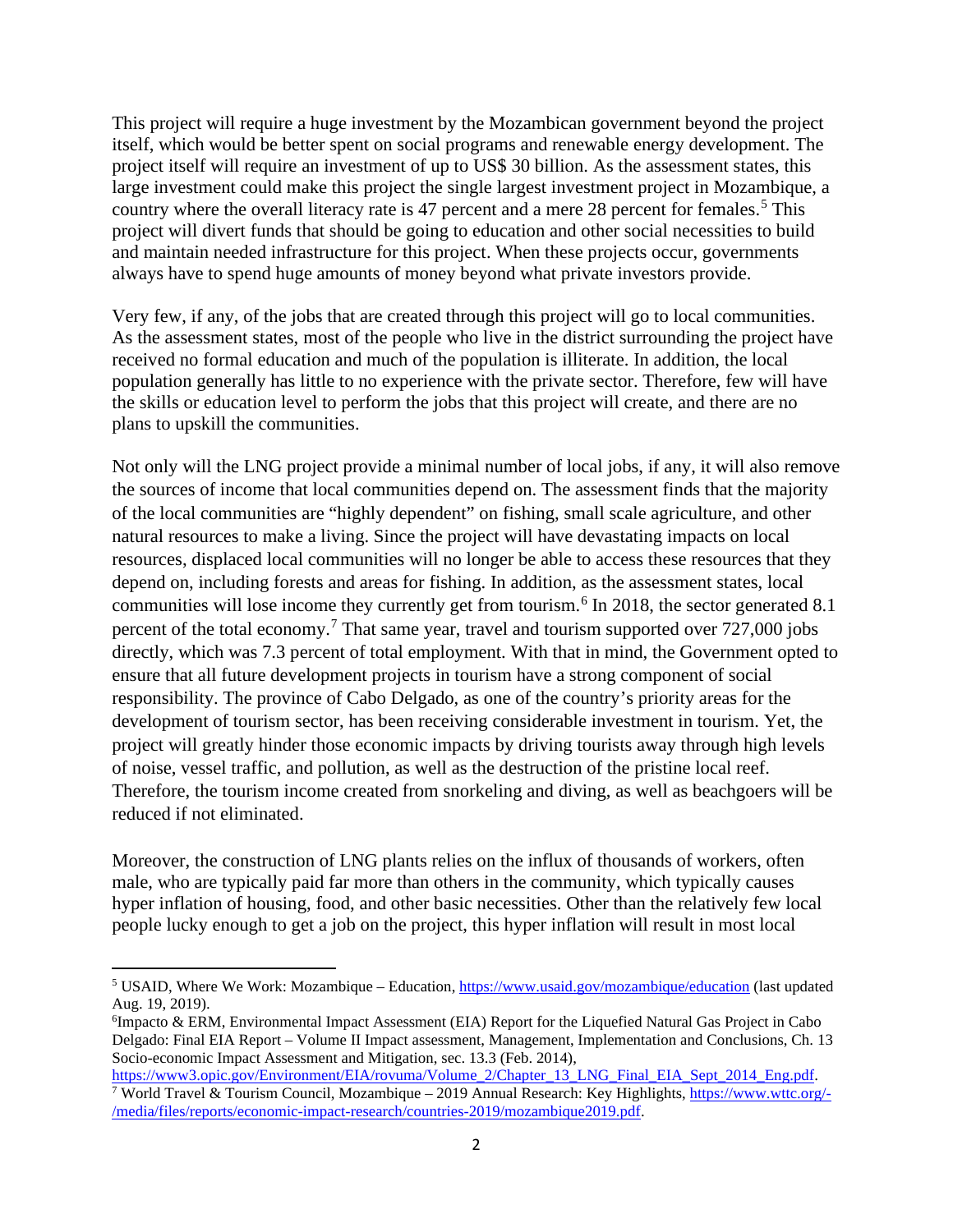people being relatively worse off financially, even with (and indeed because of) the large influx of investment into the construction project. The local communities will be further harmed by the increased strain on health care facilities and water resources, greater crime, and more sexually transmitted diseases. [8](#page-2-0) This strain will put local populations at greater risk of health problems from tainted water and sanitation issues.

#### *No Improvement to Energy Access for Local Communities*

The Rovuma LNG project does not even pretend to help Mozambique and its people economically benefit from its energy production. Over 70 percent of the country lacks access to electricity.<sup>[9](#page-2-1)</sup> In rural Mozambique, access to electricity is basically nonexistent at two percent.<sup>[10](#page-2-2)</sup> Even for the 27.5 percent that is considered to have access, many of those people cannot actually afford the electricity, leading to millions more Mozambicans without electricity. Despite this incredibly low electricity rate, the project does not even attempt to improve that dismal figure. The stated purpose of the project is to "gather, process, and export natural gas in liquid form known as LNG . . . [to] be used as a fuel source *in other countries*" [emphasis added].<sup>[11](#page-2-3)</sup> While this project will heavily damage the natural resources that local communities depend on, they will receive none of the benefit of the gas. The LNG will be exported to other countries, most likely markets in Asia, which have already agreed to purchase LNG from northern Mozambique. $12$ 

Moreover, natural gas does not even make sense to improve energy access in Mozambique. About two thirds of the population in Mozambique lives in rural areas far from the centralized grid. Therefore, any theoretical increase in the production of natural gas, which requires large centralized power stations, would not help to improve the country's access to electricity. Furthermore, Mozambique lacks the pipeline infrastructure that would be needed to transport natural gas from the very north of the country where the natural gas deposits are to Maputo in the south or any other part of the country. To build such a pipeline network is prohibitively expensive, and if it were accomplished would cement dependence on fossil fuels for decades to come. To increase access to electricity, the country would need to invest in small distributed systems. Small solar systems would make the most sense in a country like Mozambique, which has abundant solar resources.

<span id="page-2-2"></span><span id="page-2-1"></span><https://data.worldbank.org/indicator/EG.ELC.ACCS.ZS?locations=MZ> (last visited Oct. 22, 2019). <sup>10</sup> The World Bank, Access to electricity, rural (% of rural population) – Mozambique, <https://data.worldbank.org/indicator/EG.ELC.ACCS.RU.ZS?locations=MZ> (last visited Oct. 22, 2019).

<span id="page-2-4"></span><sup>12</sup> Matthew Hill & Borges Nhamire, *Mozambique Approves Anadarko's \$20 Billion Natural-Gas Plan*, BLOOMBERG

<span id="page-2-0"></span><sup>&</sup>lt;sup>8</sup> *E.g.*, John Eligon, *An Oil Town Where Men Are Many, and Women Are Hounded*, N.Y. TIMES, Jan. 13, 2013. <sup>9</sup> The World Bank, Access to electricity (% of population) – Mozambique,

<span id="page-2-3"></span><sup>&</sup>lt;sup>11</sup> Impacto & ERM, Environmental Impact Assessment (EIA) Report for the Liquefied Natural Gas Project in Cabo Delgado: Final EIA Report – Volume 1, p. 3 (Feb. 2014),<br>https://www3.opic.gov/Environment/EIA/rovuma/ESIA/EIA NonTechnical Summary Sept 2014 Eng.pdf.

<sup>(</sup>Feb. 6, 2018)[, https://www.bloomberg.com/news/articles/2018-02-06/mozambique-approves-anadarko-s-gas](https://www.bloomberg.com/news/articles/2018-02-06/mozambique-approves-anadarko-s-gas-project-development-plan)[project-development-plan](https://www.bloomberg.com/news/articles/2018-02-06/mozambique-approves-anadarko-s-gas-project-development-plan) (citing Japan's Tohoku Electric Power Co. as a purchaser); *Anadarko Announces LNG Sale to China, Financing Inches Forward*, ZITAMAR, Feb. 1, 2019, [https://zitamar.com/anadarko-announces-lng](https://zitamar.com/anadarko-announces-lng-sale-china-financing-inches-forward/)[sale-china-financing-inches-forward/;](https://zitamar.com/anadarko-announces-lng-sale-china-financing-inches-forward/) *PTT Signs Mozambique LNG Deal*, THE NATION THAILAND, Jun. 16, 2018, <https://www.nationthailand.com/Corporate/30347927> (discussing the Thai company PTT's agreement to purchase a portion of the gas).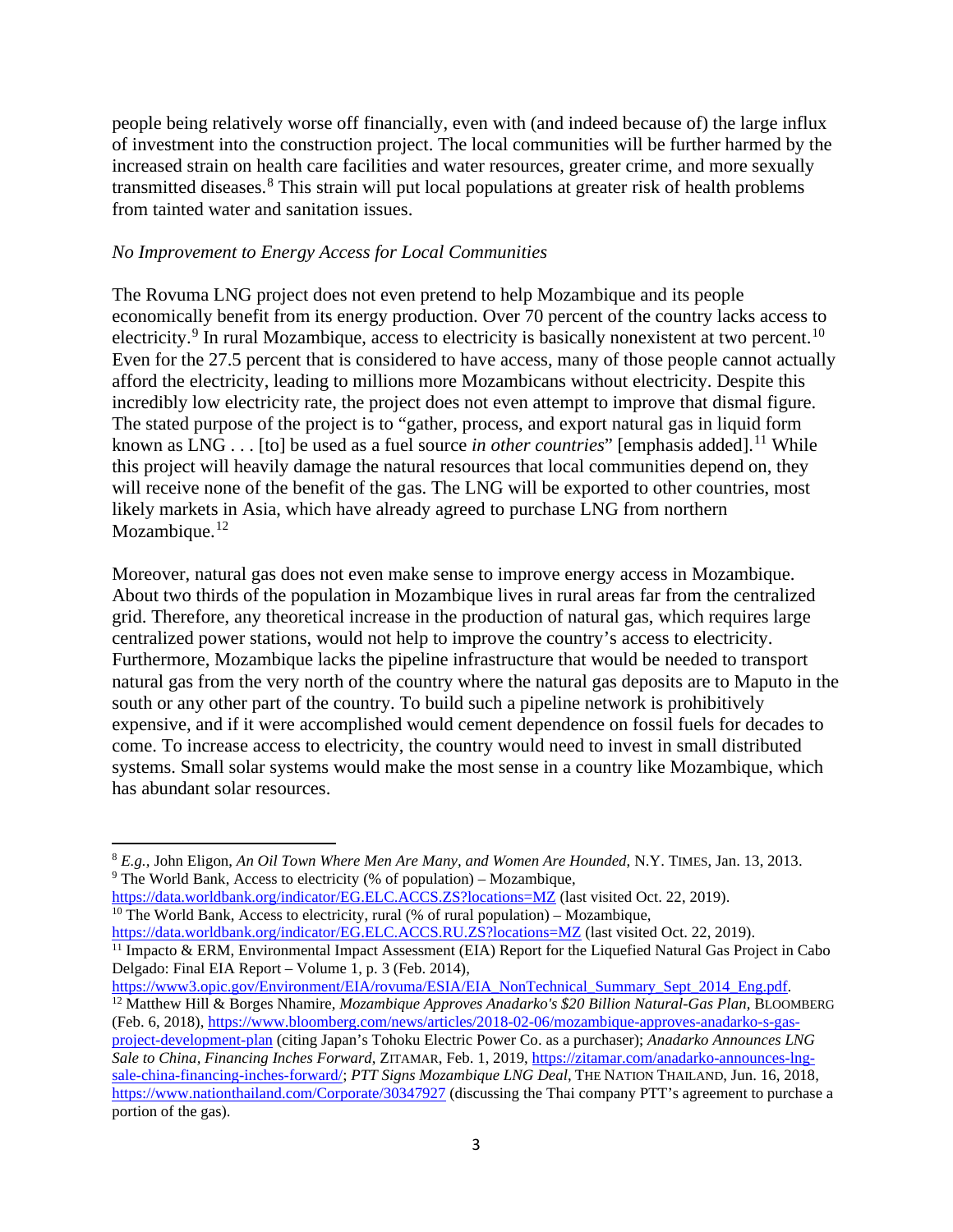#### *This Project Has Already Resulted in Land Grabs*

Discussions with local communities and Justiçia Ambiental, Friends of the Earth U.S., Centro Terra Viva (CTV), Centro Integridade Publica (CIP), Associação do Meio Ambiente (AMA), and Provincial Unions of Peasants (UPC) of Cabo Delgado have revealed that communities have not been properly consulted or compensated for their lost land and livelihoods.<sup>[13](#page-3-0)</sup> Consultations with the communities have not been done properly. During the first consultations, civil society organizations were expelled or inhibited in their participation, community members felt intimidated and did not understand well enough what was discussed. In one community (Senga) there was no participation of women. There are no complete minutes of all the consultations for the communities.

Many of the existing agreements with communities have not been implemented. Compensation has not been fully paid as promised, resettlements have been postponed, and fishermen have lost access to their fishing grounds. The compensation processes are unclear to many of the inhabitants of the villages that will be resettled. The fact that people get individual compensation for their fields and houses creates tension within families. Also, some individuals received compensation money before they received new land, and spent money on direct needs, resulting in a lack of funds to invest in the new land. Others were promised to receive compensation, but did not yet receive anything. Furthermore, an increase of armed attacks increases the pressure on land and hampers the availability for land compensation. One of the communities that was supposed to yield land to the company for resettlement now refuses to do so, as it is the only land that people feel safe enough to work on.

As similar projects have shown, these projects result in the destruction of communities with insufficient compensation. For instance, the OPIC-supported Azura Edo natural gas power plant in Nigeria has resulted in local communities losing their land in order for the project to be built.<sup>[14](#page-3-1)</sup> Some communities received insufficient compensation, while others, as of the timing of a recent report, had not received any compensation. These kind of land grabs are unacceptable as they allow large multinational corporations to take away peoples' homes with little care about the impacts.

#### *The Gas Development Has Caused an Increase in Violence and Militarization in the Region*

Over the last two years, there have been many attacks on communities in the gas region that have left over 200 people dead.<sup>[15](#page-3-2)</sup> While the Mozambican government has classified these attacks as

<span id="page-3-0"></span><sup>13</sup> Kate DeAngelis, *Report from the Field: Perspectives and Experiences of Mozambican Communities and Civil Society on Liquefied Natural Gas Exploitation* (Sept. 2016); Both ENDS, *Analysis Environmental Impact Assessment and Resettlement Plan Mozambique LNG* (Mar. 2019) (on file with author).

<span id="page-3-1"></span><sup>14</sup> Nosa Tokunbor, Osayande Omokaro, & Godwin Ojo, Environmental Rights Action/Friends of the Earth Nigeria, Azura Edo IPP, Field Report #352, Apr. 2014 (on file with author).

<span id="page-3-2"></span><sup>15</sup> Ilya Arkhipov, Matthew Hill & Borges Nhamire, *Russia Denies It Has Any Troops Stationed in Mozambique*, BLOOMBERG (Oct. 9, 2019), [https://www.bloomberg.com/news/articles/2019-10-08/russia-denies-it-has-any-troops](https://www.bloomberg.com/news/articles/2019-10-08/russia-denies-it-has-any-troops-stationed-in-mozambique)[stationed-in-mozambique.](https://www.bloomberg.com/news/articles/2019-10-08/russia-denies-it-has-any-troops-stationed-in-mozambique)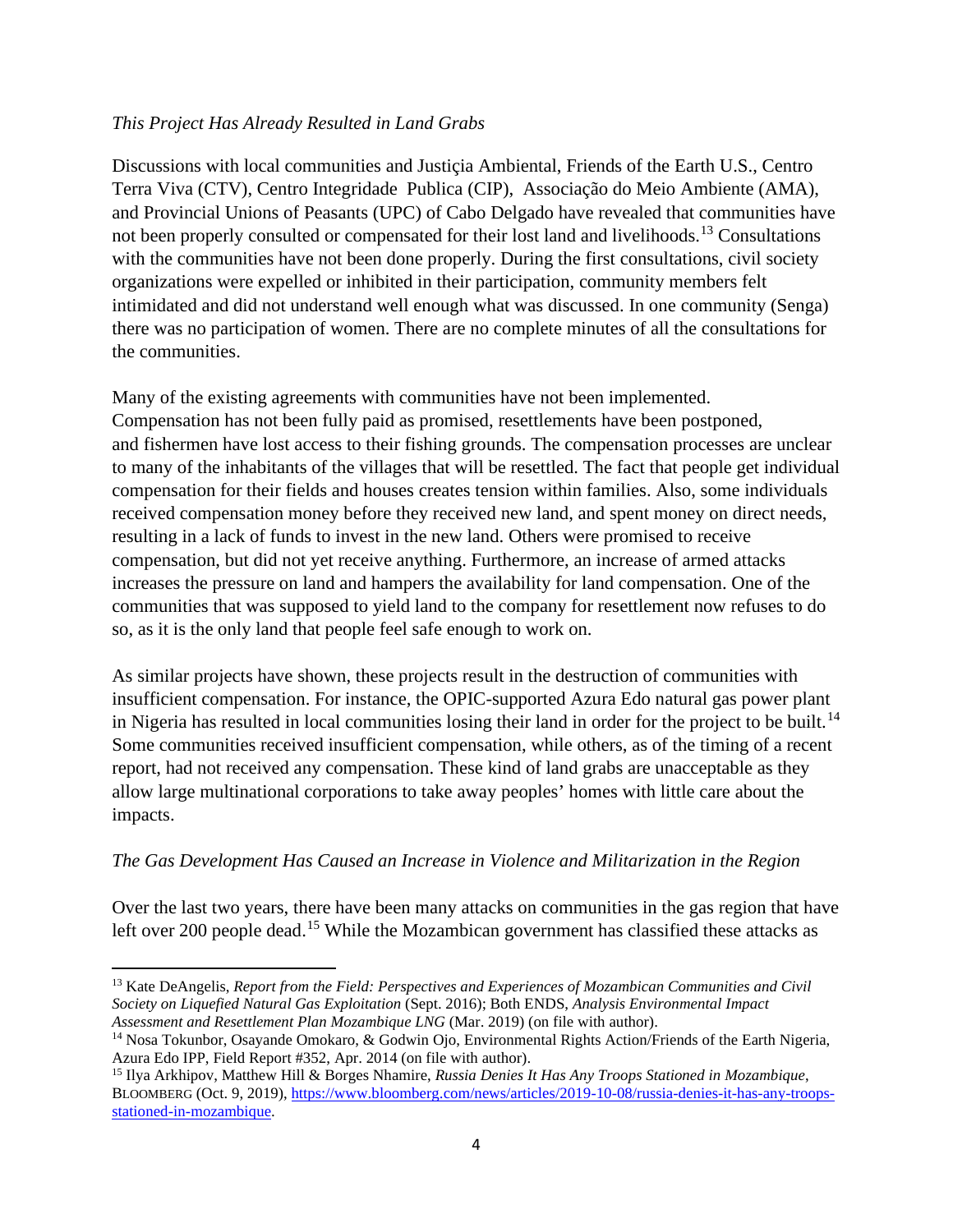Islamic terrorism, the reality is more complex. Communities in the area have highlighted how the government's action of disrespecting peoples' rights, neglecting communities' needs, stealing farmers' lands and fisherfolk access to the sea have created a breeding ground for extremism and created conditions that have led to these attacks. This is all further aided by the extreme levels of corruption and flaunting of wealth by Mozambican political elites in the midst of poverty. Some community members even believe that these attacks are linked to the gas industry, as they only began once the industry players became present in the area and have facilitated some of the gas companies progress like the resettlement, where some communities left the project area due to the attacks. All this has led to a large military presence, although communities have said that soldiers focus more on protecting the gas investments than the people, and their presence itself is increasing the atmosphere of fear and causing issues to the local community.

This situation has also opened the doors for a new private security industry to enter the region – most recently, the Russian military company, the Wagner Group, which has links to Russian President Vladimir Putin.<sup>[16](#page-4-0)</sup> Yevgeny Prigozhin, who the U.S. has sanctioned for his attempts to influence the 2018 midterm elections, is believed to finance the Wagner Group. [17](#page-4-1) These and other private security companies have entered the country, and their presence has raised numerous questions around the legality, as their very entrance and import of foreign arms has strict legal requirements that some believe have not been met. In response, the Mozambican government has yet again diverted funds away from social services to the military and security in the region.

# **Rovuma LNG and Associated LNG Projects Will Have Devastating Impacts on the Environment**

## *This Project Will Release Massive Amounts of Greenhouse Gas Emissions, Contributing to Climate Change*

This project has the potential to result in a huge release of greenhouse gas emissions, especially methane, not just over the next few years, but for decades to come over the lifespan of the project. Not only will this shift investment from renewables to natural gas, as happened in the United States, but it will also disincentive future renewable opportunities.<sup>[18](#page-4-2)</sup> In a country that is

[http://www.huffingtonpost.com/2014/10/15/natural-gas-climate-change\\_n\\_5990888.html.](http://www.huffingtonpost.com/2014/10/15/natural-gas-climate-change_n_5990888.html) 

<span id="page-4-0"></span><sup>16</sup> Jane Flanagan, *Mozambique Calls on Russian Firepower*, THE TIMES, Oct. 2, 2019,

[https://www.thetimes.co.uk/article/mozambique-calls-on-russian-firepower-t2205dxh9;](https://www.thetimes.co.uk/article/mozambique-calls-on-russian-firepower-t2205dxh9) Russia has been increasing its role in Mozambique – both with regards to debt relief and military involvement. Jasmine Opperman, *An Expanded Russian Interest in Northern Mozambique Could Be a New Game Changer*, DAILY MAVERICK, Oct. 14, 2019, https://www.dailymaverick.co.za/article/2019-10-14-an-expanded-russian-interest-in-northern-mozambique-<br>could-be-a-new-game-changer/.

<span id="page-4-1"></span><sup>&</sup>lt;sup>17</sup> Donna Borak & Nicole Gaouette, *US Sanctions Putin's 'Chef' for Attempting to Influence 2018 Midterm Elections*, CNN, Sept. 30, 2019, https://www.cnn.com/2019/09/30/politics/us-yevgeniv-priogzhin-sanctions/index.html.

<span id="page-4-2"></span><sup>&</sup>lt;sup>18</sup> Haewon McJeon et al., *Limited Impact on Decadal-Scale Climate Change from Increased Use of Natural Gas,* 514 NATURE 482 (2014), [http://www.nature.com/nature/journal/v514/n7523/full/nature13837.html;](http://www.nature.com/nature/journal/v514/n7523/full/nature13837.html) Steven J. Davis & Christine Shearer, *Climate change: A Crack in the Natural-Gas Bridge*, 514 NATURE 436 (2014),

[http://www.nature.com/nature/journal/v514/n7523/full/nature13927.html#close;](http://www.nature.com/nature/journal/v514/n7523/full/nature13927.html#close) Seth Borenstein, *Abundant Natural Gas Won't Slow Climate Change, Study Says*, ASSOC. PRESS, Oct. 15, 2014,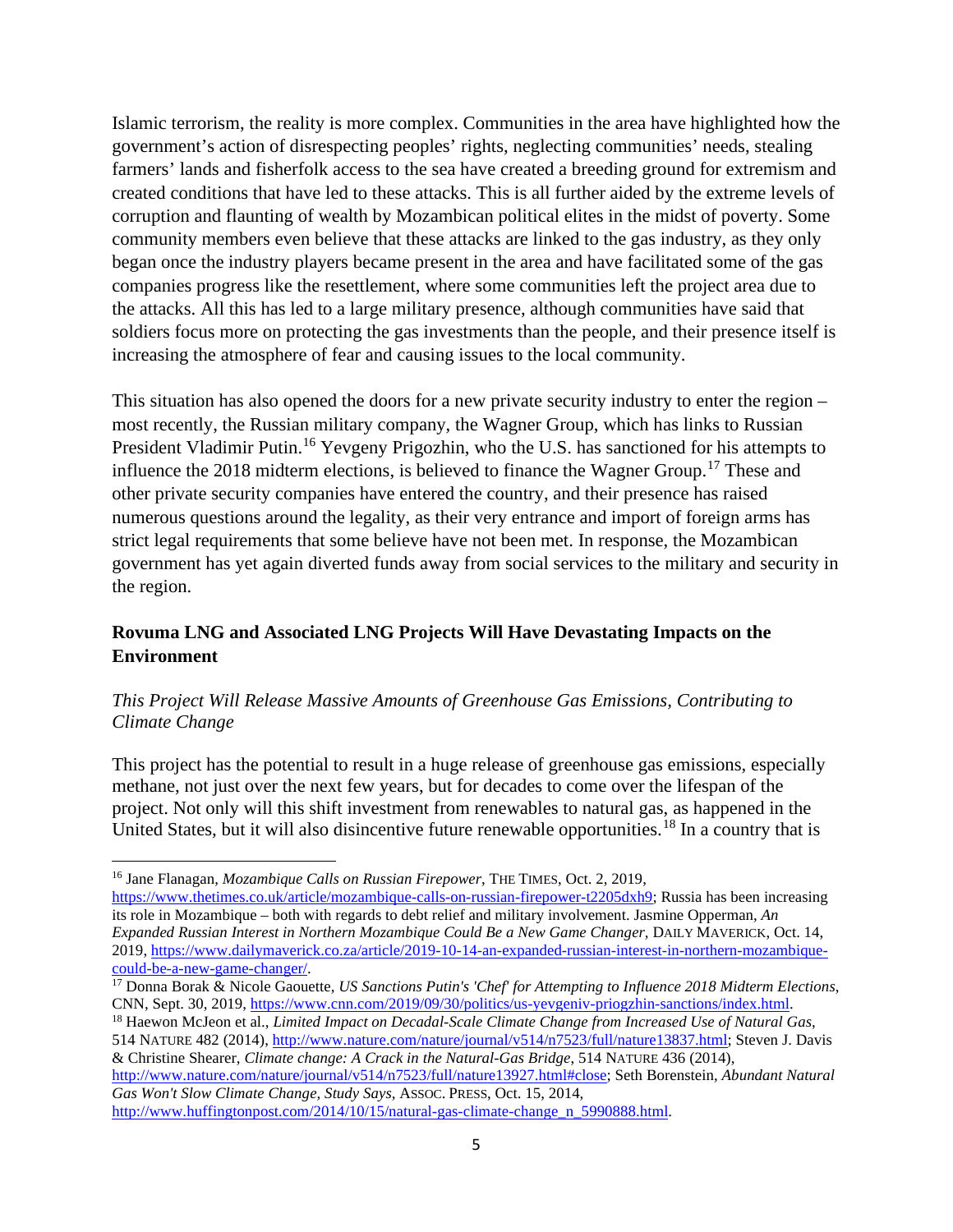largely rural and has significant renewable resources, including solar, this is a major lost opportunity to increased electricity access to clean and sustainable forms of electricity.

The assessment underestimates the impact of the methane that will be released during the extraction, processing, and transportation of the natural gas off the coast of Mozambique. The assessment states that it uses the same global warming potential figures as used in the IPIECA Petroleum industry guidelines for reporting greenhouse gas emissions and the American Petroleum Institute's 2009 Compendium of Greenhouse Gas Emissions.<sup>[19](#page-5-0)</sup> These two documents use a global warming potential for methane of 25 times as potent as carbon dioxide, based on the outdated [20](#page-5-1)07 Intergovernmental Panel on Climate Change (IPCC).<sup>20</sup> According to the most recent report from the IPCC, methane is a greenhouse gas that is 87 times as potent as carbon dioxide over a 20 year timeframe.<sup>[21](#page-5-2)</sup> The assessment estimated direct emissions from the project at 12.9 million tons of CO2 equivalent emissions per year, starting in 2022, the first full year of operation.[22](#page-5-3) Therefore, this project's direct emissions will be closer to 44.9 million metric tons when using the more accurate IPCC global warming potential.

Unfortunately, this assessment is not alone in underestimating the methane from a project. Methane emissions are a major problem for the oil and gas sector; some estimates put methane leakage from oil and gas production at 17 percent.<sup>[23](#page-5-4)</sup> Studies have found that regulators in the United States are not properly estimating these emissions for natural gas fields in parts of the country.[24](#page-5-5) In part because a device commonly used to measure the methane that leaks from industrial sources may greatly underestimate those emissions.[25](#page-5-6) The release of large amounts of methane led to a Cornell University review of the scientific research that found conventional

<span id="page-5-0"></span><sup>&</sup>lt;sup>19</sup> Impacto & ERM, *Annex C: Baseline Methodologies*, sec. C3.2.1 (2014),<br>https://www3.opic.gov/Environment/EIA/rovuma/Volume 3/Annex C LNG Final EIA Sept 2014 Eng.pdf. <sup>20</sup> American Petroleum Institute (API), *Compendium of Greenhouse Gas Emissions Methodologies for the Oil and Natural Gas Industry*, tbl. 3-1 (2009)[, http://www.api.org/~/media/Files/EHS/climate-](http://www.api.org/%7E/media/Files/EHS/climate-change/2009_GHG_COMPENDIUM.pdf)

<span id="page-5-1"></span>[change/2009\\_GHG\\_COMPENDIUM.pdf;](http://www.api.org/%7E/media/Files/EHS/climate-change/2009_GHG_COMPENDIUM.pdf) International Petroleum Industry Environmental Conservation Association (IPIECA) & API, *Petroleum Industry Guidelines for Reporting Greenhouse Gas Emissions*, tbl. 5-1 (2d ed. 2009), http://www.ipieca.org/publication/guidelines-greenhouse-gas-reporting-2011.

<span id="page-5-2"></span><sup>&</sup>lt;sup>21</sup> IPCC, CLIMATE CHANGE 2014: MITIGATION OF CLIMATE CHANGE  $(2014)$ ,

[http://mitigation2014.org/report/publication/.](http://mitigation2014.org/report/publication/) Some calculations of methane's impact look at the longer timeframe of 100 years, but the shorter 20-year timeframe is more appropriate to properly reflect methane's stronger impact in the short-term due to its atmospheric lifespan of about 12 years. Considering that scientists have concluded that significant reductions must take place in the next decade in order to limit the worst impacts of climate change, it is imperative to take into account this warming impact of methane in the short-term.

<span id="page-5-3"></span><sup>&</sup>lt;sup>22</sup> Impacto & ERM, *Chapter 12: Onshore Environmental Impact Assessment and Mitigation*, tbl. 12.7 (2014), https://www3.opic.gov/Environment/EIA/rovuma/Volume\_2/Chapter\_12\_LNG\_Final\_EIA\_Sept\_2014\_Eng.pdf. <sup>23</sup> Oliver Schneising et al., *Remote Sensing of Fugitive Methane Emissions from Oil and Gas Production in North American Tight Geologic Formations*, 2 EARTH'S FUTURE 548 (2014),

<span id="page-5-4"></span>http://onlinelibrary.wiley.com/doi/10.1002/2014EF000265/pdf

<span id="page-5-5"></span><sup>24</sup> Gabrielle Pétron et al., *A New Look at Methane and Nonmethane Hydrocarbon Emissions from Oil and Natural Gas Operations in the Colorado Denver-Julesburg Basin*, 119 J. GEOPHYSICAL RESEARCH: ATMOSPHERES 6836 (2014)[, http://onlinelibrary.wiley.com/wol1/doi/10.1002/2013JD021272/full.](http://onlinelibrary.wiley.com/wol1/doi/10.1002/2013JD021272/full) 25 Touché Howard, *University of Texas Study Underestimates National Methane Emissions at Natural Gas* 

<span id="page-5-6"></span>*Production Sites Due to Instrument Sensor Failure*, 3 ENERGY SCI. & ENG'G 443 (2015), [https://onlinelibrary.wiley.com/doi/full/10.1002/ese3.81.](https://onlinelibrary.wiley.com/doi/full/10.1002/ese3.81)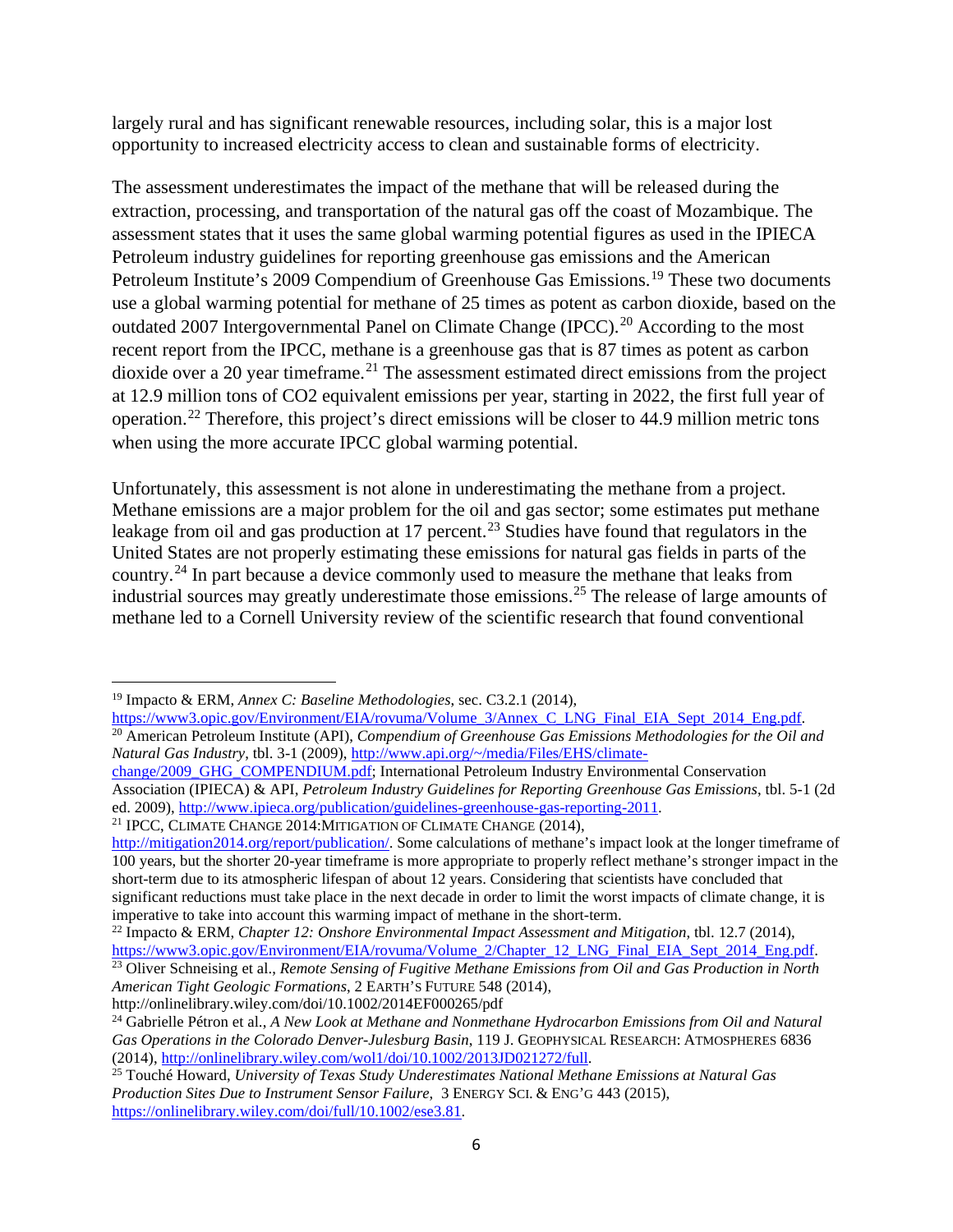natural gas has a greater climate impact than coal.<sup>[26](#page-6-0)</sup> Contrary to what one might think, the newer the gas well, the more likely the well is to leak methane.<sup>[27](#page-6-1)</sup> These wells will continue to leak methane long after Exxon and other energy companies have stopped using them to extract natural gas.[28](#page-6-2)

This project does not just involve the extraction and burning of natural gas, it also involves liquefying it for export. The LNG project lifecycle processes of production, transport, liquification, shipping, regassification, and power plant combustion is incredibly energy intensive. The U.S. Department of Energy estimates that the liquefaction, transport, and regasification process increases the total lifecycle of greenhouse gas emissions from the natural gas industry by 15 percent.[29](#page-6-3) Another study by the Center for American Progress found the liquefaction stage of a typical U.S. LNG project is a mere 10 percent of the project's total lifecycle emissions.[30](#page-6-4) Yet, the assessment only considers the direct emissions of the Mozambique liquefaction plant, estimated at 12.9 million tons of  $CO<sub>2</sub>$  equivalent emissions per year.<sup>[31](#page-6-5)</sup> If this is 10 percent of total lifecycle emissions, then this project will be over 120 million tons of  $CO<sub>2</sub>$  equivalent per year.

#### *Rovuma LNG Will Destroy Important Ecosystems and Species*

This project will have a huge impact on the local environment. The sheer area of the project is massive; the assessment calculates that the footprint of the project is "approximately 3,600 ha, within the allocated approximately 7,000 ha DUAT area."<sup>[32](#page-6-6)</sup> The assessment incorrectly finds that most of the impacts will be either minor or reduced to minor with mitigation measures. There is no way that such a massive energy extraction project will not result in many major negative environmental impacts. The EIA's suggestion otherwise minimizes and brushes over the true impacts that this project will have – impacts that will never be undone.

The zone where the three parts of the projects are located encompasses an area inhabited by a large number of flora and fauna species, as well as special ecosystems. The coastline of eastern

<span id="page-6-1"></span><sup>27</sup> Anthony R. Ingraffea et al., *Assessment and Risk Analysis of Casing and Cement Impairment in Oil and Gas Wells in Pennsylvania, 2000–2012, PROC. NATURAL ACAD. SCI.* (2014), *http://www.pnas.org/content/111/30/10955* (study of onshore conventional and unconventional gas wells in Pennsylvania).

<span id="page-6-2"></span><sup>28</sup> Mary Kang et al., *Direct Measurements of Methane Emissions from Abandoned Oil and Gas Wells in Pennsylvania*, PROC. NATURAL ACAD. SCI.[, http://www.pnas.org/content/111/51/18173.abstract](http://www.pnas.org/content/111/51/18173.abstract) (finding some abandoned oil and gas wells that were emitting significant amounts of methane).

<span id="page-6-4"></span> $\frac{30}{30}$  GWYNNE TARASKA & DARRYL BANKS, THE CLIMATE IMPLICATIONS OF U.S. LIQUED NATURAL GAS, OR LNG, Exports (2014), https://cdn.americanprogress.org/wp-content/uploads/2014/08/TaraskaLNG report.pdf.

<span id="page-6-6"></span>[https://www3.opic.gov/Environment/EIA/rovuma/Volume\\_2/Chapter\\_12\\_LNG\\_Final\\_EIA\\_Sept\\_2014\\_Eng.pdf.](https://www3.opic.gov/Environment/EIA/rovuma/Volume_2/Chapter_12_LNG_Final_EIA_Sept_2014_Eng.pdf) 32 Impacto & ERM, Environmental Impact Assessment (EIA) Report for the Liquefied Natural Gas Project in Cabo Delgado: Final EIA Report – Volume 1, p. 6 (Feb. 2014),

[https://www3.opic.gov/Environment/EIA/rovuma/ESIA/EIA\\_NonTechnical\\_Summary\\_Sept\\_2014\\_Eng.pdf.](https://www3.opic.gov/Environment/EIA/rovuma/ESIA/EIA_NonTechnical_Summary_Sept_2014_Eng.pdf)

<span id="page-6-0"></span><sup>26</sup> Robert W. Howarth, *A Bridge to Nowhere: Methane Emissions and the Greenhouse Gas Footprint of Natural Gas*, ENERGY SCI. & ENG'G (2014),<br>http://www.eeb.cornell.edu/howarth/publications/Howarth 2014 ESE methane emissions.pdf.

<span id="page-6-3"></span><sup>29</sup> U.S. Department of Energy, National Energy Technology Laboratory*. Life Cycle Greenhouse Gas Perspective on Exporting Liquefied Natural Gas from the United States*, DOE/NETL-2014/1649, (2014)

<span id="page-6-5"></span><sup>&</sup>lt;sup>31</sup> Impacto & ERM, *Chapter 12: Onshore Environmental Impact Assessment and Mitigation*, tbl. 12.7,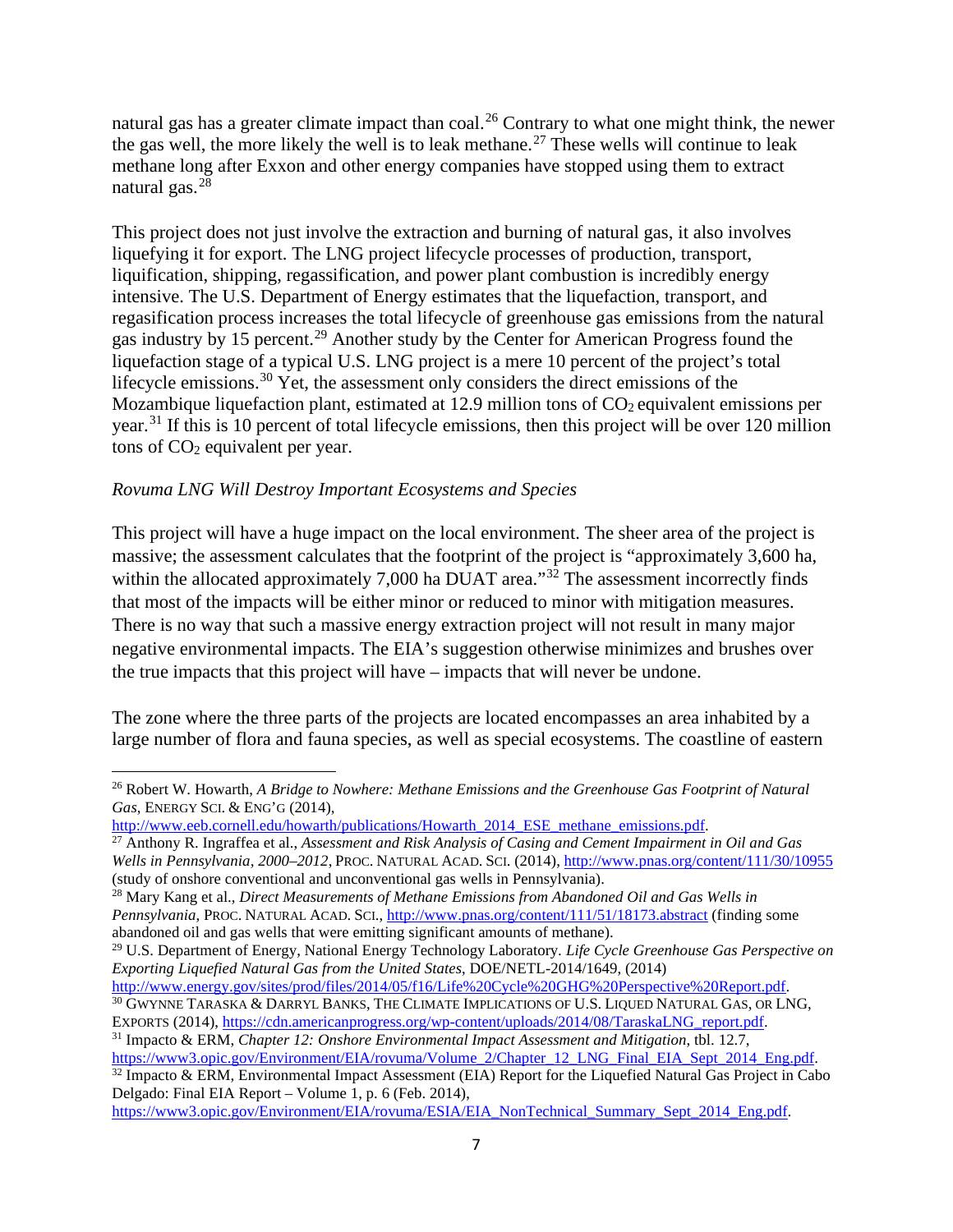Africa, including particularly the northern coast of Mozambique, is home to incredible biodiversity. Roughly 60 percent of eastern Africa's remaining mangrove forests are in Mozambique, providing excellent habitat and tremendous ecosystem services.<sup>[33](#page-7-0)</sup> Northern Mozambique's coral reefs are also largely intact and are some of the most species-diverse coral reefs in the region, particularly in the Quirimbas Archipelago of Cabo Delgado Province where the Project will occur.<sup>[34](#page-7-1)</sup> The area's particularly productive sea grass beds also provide nursery grounds and foraging habitat for fish and turtles.<sup>[35](#page-7-2)</sup> Recognizing these ecological attributes, as well as the area's cultural history, UNESCO designated the Quirimbas Archipelago as a Biosphere Reserve. [36](#page-7-3)

The project area particularly has a wide diversity of animals including whales, dolphins, turtles, sea birds, and fish.<sup>[37](#page-7-4)</sup> Furthermore, the environmental impact statement indicates that the nearshore and offshore areas include a number of species that are considered imperiled by the IUCN, including sei whales, Indian yellow nosed albatross, loggerhead, green turtles, leatherback, and hawksbill turtles. The EIA also notes that "a number of fish and benthic species [that] have been observed appear to be new to science and have not previously been taxonomically described."[38](#page-7-5) The project will destroy areas of pristine coral reefs, mangroves, and sea grass beds. Fewer and fewer places in the world contain these ecosystems, so protecting them is more important than ever. This project will require dredging, disposal of waste materials, and the construction of subsea, near shore, and on shore structures and infrastructure that will devastate these ecosystems. This will also harm the species through habitat degradation, noise and ship strikes and force species to leave the area. Moreover, if there is a spill or gas accident, which have become prevalent at energy extraction sites, the impacts will be even more catastrophic.[39](#page-7-6) None of the impacts are fully considered, assessed, or mitigated in the EIA.

# **OPIC Has Failed to Comply with NEPA and the ESA**

#### *Funding of Rovuma LNG Requires Evaluation of Impacts Pursuant to the National Environmental Policy Act*

The National Environmental Policy Act ("NEPA") requires each federal agency, including OPIC, to produce an "environmental impact statement" to evaluate "every . . . major Federal action[ ] significantly affecting the quality of the human environment." 42 U.S.C. § 4332(2)(C). "Major federal actions" include "projects or programs entirely or *partly financed*, assisted, . . . or approved by federal agencies." 40 C.F.R. § 1508.18(a) (emphasis added). Further, NEPA applies

<span id="page-7-0"></span><sup>33</sup> M. Samoilys at al., *Resilience of Coastal Systems and Their Human Partners in the Western Indian Ocean.*  Nairobi, Kenya: IUCN ESARO, WIOMSA, CORDIO and UNEP Nairobi Convention (2015).

<span id="page-7-1"></span><sup>34</sup> *Id.* <sup>35</sup> *Id.*

<span id="page-7-4"></span><span id="page-7-3"></span><span id="page-7-2"></span><sup>&</sup>lt;sup>36</sup> UNESCO, Quirimbas Biosphere Reserve, Mozambique,  $\frac{https://en.unesco.org/biosphere/africa/quirimbas.}{https://en.unesco.org/biosphere/africa/quirimbas.}$ <br><sup>37</sup> Impacto & ERM, Chapter 7: Environmental Baseline - Offshore and Near Shore, pp. 7-95, 7-32,

<span id="page-7-5"></span>[https://www3.opic.gov/Environment/EIA/rovuma/ESIA/Chapter\\_7\\_LNG\\_Final\\_EIA\\_Feb\\_2014\\_Eng.pdf.](https://www3.opic.gov/Environment/EIA/rovuma/ESIA/Chapter_7_LNG_Final_EIA_Feb_2014_Eng.pdf) 38 Impacto & ERM, *Chapter 7: Environmental Baseline* - Offshore and Near Shore, p. 7-1 (2014),

<span id="page-7-6"></span>https://www3.opic.gov/Environment/EIA/rovuma/ESIA/Chapter 7 LNG Final EIA Feb 2014 Eng.pdf. <sup>39</sup> For an example of the types of harm caused by oil and gas drilling, see the Center for Biological Diversity and its partners' NEPA comments on a recently proposed oil and gas facility off Alaska. On file with the authors. While the Alaskan and Mozambique ecosystems are very different, the types of harm (GHG emissions, noise disturbance, risk of oil spill, etc.) are similar.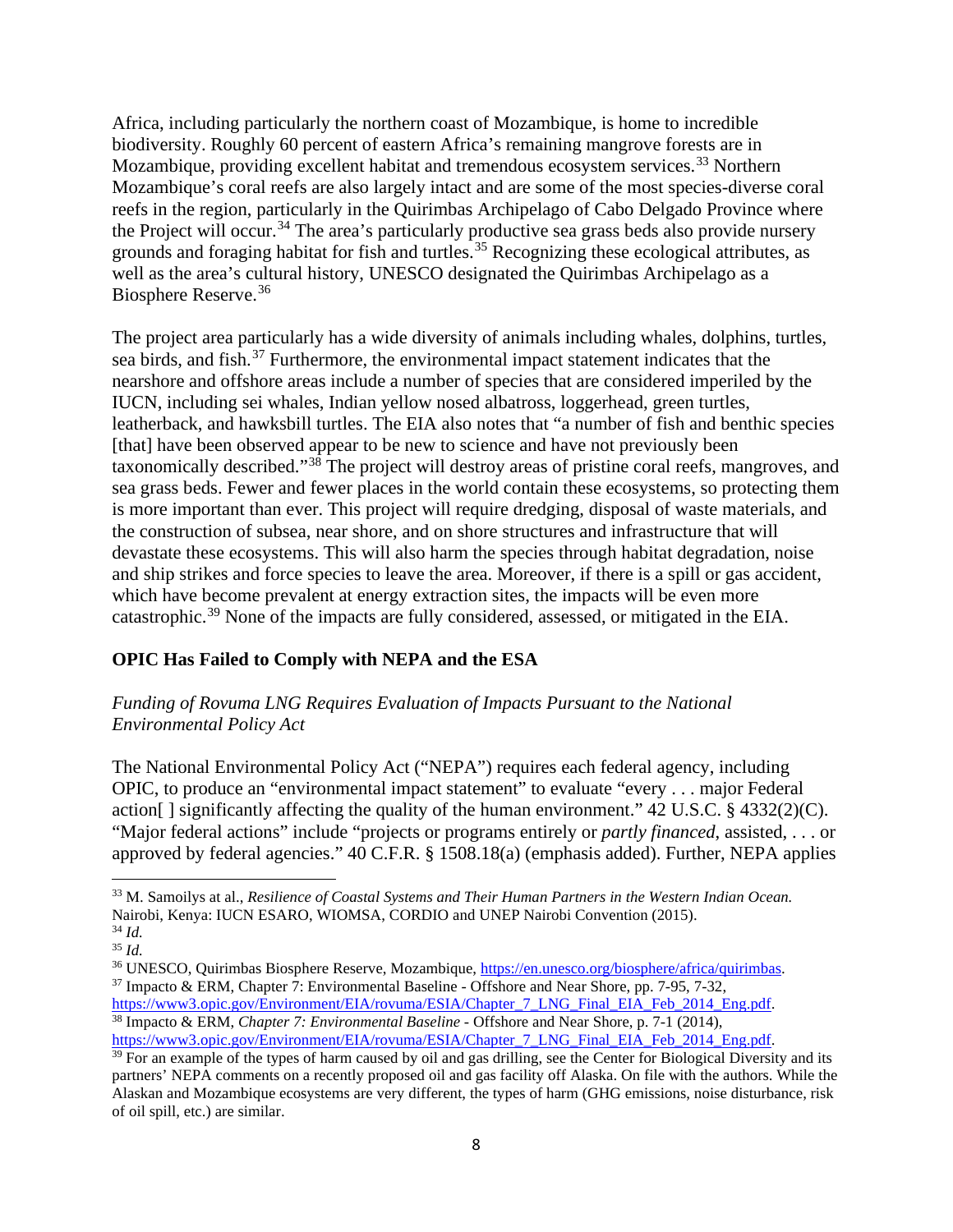to agency conduct, such as financing, that "occurs within the United States . . ., [e]ven where the significant effects of the regulated conduct are felt outside U.S. borders." *Envt'l Def. Fund v. Massey*, 986 F.2d 528, 532 (D.C. Cir. 1993). Additionally, because the project's substantial greenhouse gases emissions will mix in the atmosphere, climate change impacts from the Projects will be felt not only in Eastern Africa, but also in the United States. *See Friends of the Earth v. Mosbacher*, 488 F. Supp. 2d 889 (N.D. Cal. 2007) (finding climate impacts of foreign project occur within the U.S., triggering NEPA). Before financing the project, OPIC must fully evaluate the project's impacts as required by NEPA.<sup>[40](#page-8-0)</sup> OPIC's financing, which will likely represent a considerable portion of the overall investment for each project, constitutes a "major Federal action," and the Projects "significantly [e]ffect[]" the environment, including rare habitats, ESA-listed species, water resources, and the global climate. 40 C.F.R. § 1508.18(a).

#### *Funding Rovuma LNG Requires Consultation Regarding Impacts on Endangered and Threatened Species, pursuant to the Endangered Species Act*

Section 7 of the Endangered Species Act ("ESA") requires all federal agencies to "consult" with the Fish & Wildlife Service ("FWS") or the National Marine Fisheries Service ("NMFS," or collectively, "the Services") to "insure that *any action* authorized, *funded*, or carried out" by an agency "is not likely to jeopardize the continued existence" of any listed species. 16 U.S.C. § 1536(a)(2) (emphasis added); 50 C.F.R. § 402.02 (defining "agency action" to mean "all activities or programs of any kind authorized, funded . . . in whole or in part").

To facilitate compliance with Section 7, an "agency shall . . . request" from the Services information regarding whether any listed species "may be present" in a proposed action area, and if so, the "agency shall conduct a biological assessment" to identify species likely to be affected. 16 U.S.C. § 1536(c); *see also* 50 C.F.R. § 402.12(b) (requiring preparation of a BA for "major construction activities"). An agency must then initiate formal consultation with the Services if a proposed action "may affect" a listed species. 50 C.F.R. § 402.14(a). The "may affect" threshold is extremely low; consultation is triggered by "[a]ny possible effect, whether beneficial, benign, adverse or of an undetermined character." 51 Fed. Reg. 19,926 (June 3, 1986). After formal consultation, the Services issue a biological opinion to determine whether the agency action is likely to "jeopardize" any species' existence. If so, the opinion may specify reasonable and prudent alternatives to avoid jeopardy. 16 U.S.C. § 1536(b). Even if jeopardy will not occur, the Services may "suggest modifications" to the action to "avoid the likelihood of adverse effects." 50 C.F.R. § 402.13.

Before committing to funding Rovuma LNG, OPIC must consult with the Services regarding the project's impacts on any ESA-listed species that "may" be affected by this enormous industrial development taking place inside a pristine and ecologically significant area. OPIC's funding of the project will clearly constitute an "agency action" triggering consultation. 16 U.S.C. § 1536(a)(2); 50 C.F.R. § 402.02. Further, the Project, which includes major construction, clearly "may affect" ESA-listed species. *Id.* § 402.14(a). Several ESA-listed species inhabit the area, including endangered sperm, humpback, and sei whales; endangered green, hawksbill, and

<span id="page-8-0"></span><sup>40</sup> While each proponent produced an "Environmental Impact Statement" for the Projects, these documents do not meet NEPA's environmental review requirements, as they are not issued by OPIC and fail to provide sufficient detail or opportunity for public input. *See, e.g.*, 40 C.F.R. §§ 1502.15; 1502.16; 1503.1.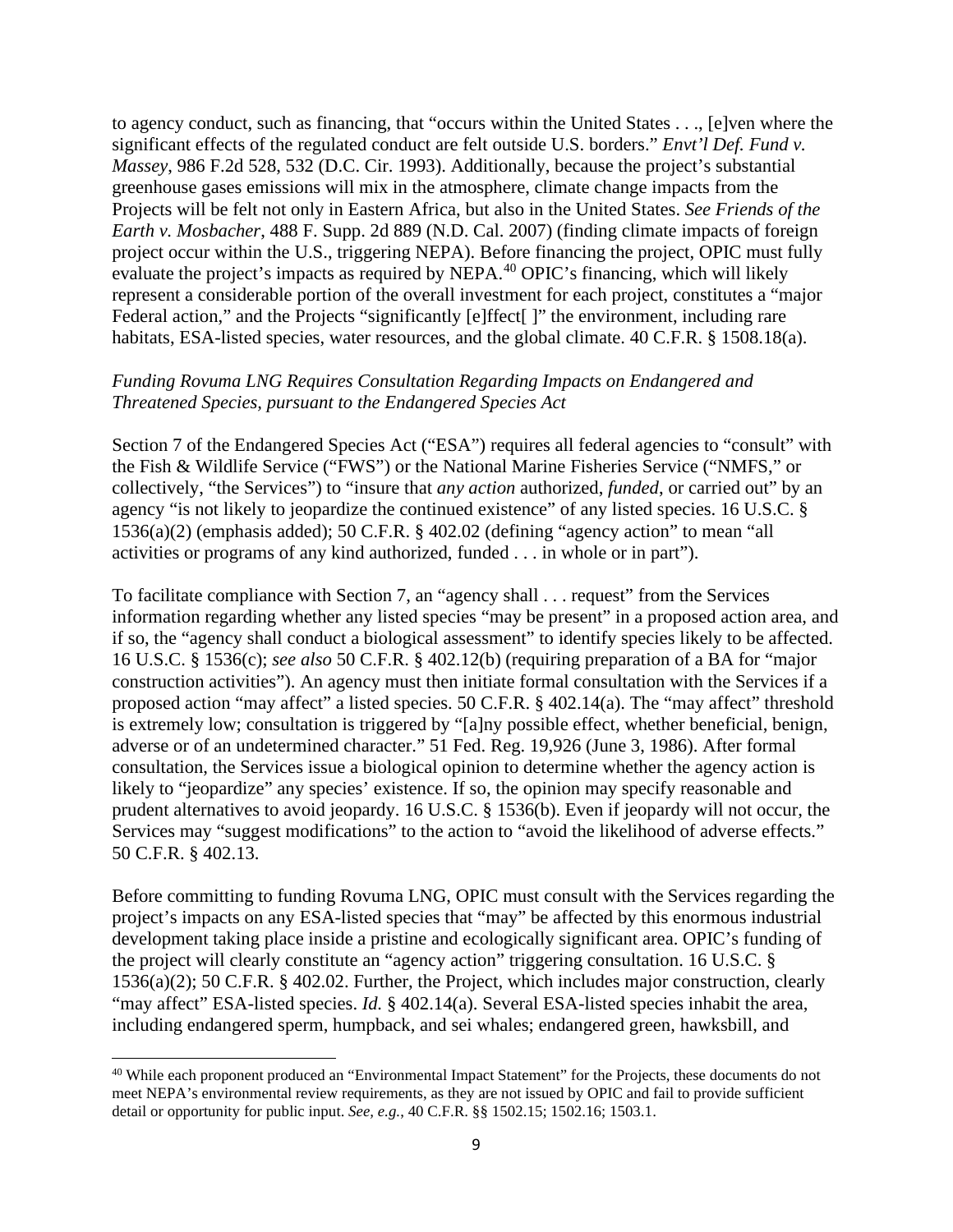leatherback sea turtles; as well as threatened loggerhead and olive ridley sea turtles, <sup>[41](#page-9-0)</sup> and possibly endangered dugong. In fact, green and hawksbill sea turtles have been documented nesting on Vamizi, Rongui and Macaloe islands, within and immediately south of Project area.<sup>[42](#page-9-1)</sup> Endangered humpback whales calve in the area and have been sighted within Palma Bay, where the LNG facility will be located.<sup>[43](#page-9-2)</sup>

Proponents of the project frankly acknowledge substantial short- and long-term impacts, including noise disturbance, habitat destruction, vessel strikes, and lighting impacts from the various aspects of the project, including offshore drilling, cutting trenches for pipelines and shipping channels, construction of the LNG facility and associated shipping terminal, and operation of the facility.[44](#page-9-3) Accordingly, OPIC is required to consult with both FWS and NMFS regarding the projects' impacts on listed species.<sup>[45](#page-9-4)</sup>

OPIC is required to consult, despite the project's location. While the Services' consultation regulations purport to limit Section 7's applicability to agency actions "in the United States or upon the high seas," the regulation clearly conflicts with the ESA's plain language and is therefore unlawful. 50 C.F.R. §§ 402.01(a); 402.02; *see Defenders of Wildlife v. Lujan*, 911 F.2d 117, 125 (8th Cir. 1990) (rejecting the regulation because "Congress intended for the consultation obligation to extend to all agency actions affecting endangered species, whether within the United States or abroad"), *rev'd on other grounds by Lujan v. Defenders of Wildlife*, 504 U.S. 555 (1992). Accordingly, OPIC cannot rely on the Services' regulation to avoid consultation, as Section 7 clearly applies to federal agency actions in foreign countries. Additionally, even if the Service's regulatory limitation were valid, OPIC is still required to consult regarding the project's impacts. Specifically, OPIC's deliberation and ultimate decision to fund the projects has occurred or will occur within the United States, and thus the ESA applies. *See Envt'l Def. Fund v. Massey*, 986 F.2d 528, 532 (D.C. Cir. 1993) (finding NEPA applies to agency project in Antarctica because "the decisionmaking processes of federal agencies take place almost exclusively in this country").

Further, portions of the project occur on the "high seas," triggering the Service's consultation regulation. The drilling and pipeline construction associated with the project appear to occur outside of Mozambique's 12nm territorial sea, in addition to increased international shipping and seismic activities.<sup>[46](#page-9-5)</sup> 50 C.F.R. § 402.01(a). Accordingly, the ESA required OPIC to consult regarding the project's impacts.

Finally, if the project continues, Exxon, a U.S. company headquartered in Texas, is liable for "take" of ESA-listed species, which could result in substantial penalties. Specifically, Section 9 of the ESA prohibits "any person subject to the jurisdiction of the United States" from "tak[ing]

<span id="page-9-5"></span>https://www3.opic.gov/Environment/EIA/rovuma/ESIA/Chapter\_4\_LNG\_Final\_EIA\_Sept\_2014\_Eng.pdf.

<span id="page-9-1"></span><span id="page-9-0"></span><sup>41</sup> *Id.* ch. 7. 42 *Id.* ch. 7 at 7-96.

<span id="page-9-2"></span><sup>43</sup> *Id.*

<span id="page-9-3"></span><sup>44</sup> *Id.* ch. 11.

<span id="page-9-4"></span><sup>&</sup>lt;sup>45</sup> We note further that, during consultation, OPIC is prohibited from "mak[ing] any irreversible or irretrievable commitment of resources" toward a project that would "foreclos[e] the formulation or implementation of any reasonable and prudent alternative measures." 16 U.S.C. § 1536(d). <sup>46</sup> Impacto & ERM, *Chapter 4: Project Description* (2014),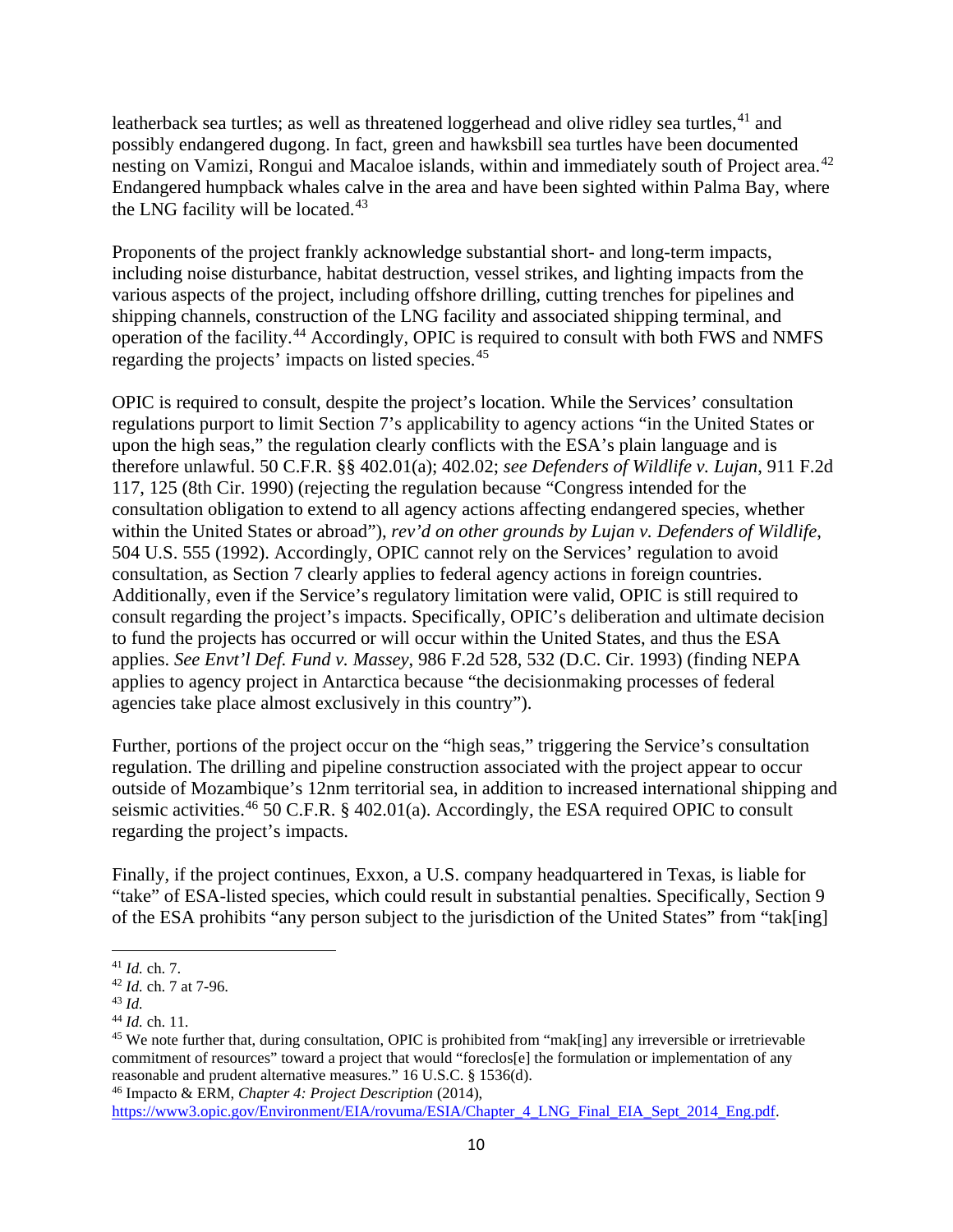any [ESA-listed] species upon the high seas." 16 U.S.C. § 1538(a)(1)(B). The term "person" includes any "corporation, partnership, trust, association, or any other private entity . . . or any other entity subject to the jurisdiction of the United States." *Id.* § 1532(13). "Take" is defined to mean "to harass, harm, pursue, . . . wound, kill, . . . or to attempt to engage in any such conduct," including through habitat destruction. *Id.* § 1532(19). Because portions of the project will occur on the high seas (more than 12nm offshore) and because the project will no doubt "harm," "harass," and even potentially "kill" ESA-listed species through noise, vessel strike, and habitat destruction, Exxon will violate the ESA. Such violations are actionable pursuant to citizen suit. *Id.* § 1540(g).

#### *The Project Does Not Conform with OPIC's Environmental and Social Policy Statement and IFC Performance Standards for Biodiversity and Sustainability.*

We have serious concerns that this project does not comply with OPIC standards for biodiversity protection and mitigation. First, under OPIC's Environmental and Social Policy Statement, OPIC must "ensure through its processes that projects receiving OPIC support: [1] Are environmentally . . . sustainable, [2] Are compatible with low and no-carbon economic development."[47](#page-10-0) It is unclear how developing a massive and carbon-polluting industrial facility in an otherwise relatively pristine environment could be deemed either "sustainable" or "low [or] no-carbon."

Further, a project must comply with all IFC Environmental and Social Performance Standards, including particularly Performance Standard 6 regarding protection of endangered species and avoidance of critical habitat for those species. This standard establishes different requirements, depending on whether the project area is "modified," "natural," or "critical" habitat. It is unclear from the EIA which category the project proponents believe the area's habitat should be considered; however, the area's habitat is "critical" habitat.

As the Mozambique government has stated when it proposed the Quirimbas Archipelago as a World Heritage site:

the Quirimbas Archipelago is considered a key biodiversity site (seascapes) of global importance . . . From its extensive complex of reefs with high coral diversity (> 48 genera), diverse range of habitats including mangroves, seagrasses, sandy and rocky shores, the site is considered to be of outstanding universal value in terms of its terrestrial and marine biodiversity. The Quirimbas Archipelago is important feeding area for turtle, crab plovers and migratory birds. The site is also known to be important nursery area for bottlenose and humpback dolphins and whales. The Quirimbas Archipelago is clearly a significant habitat for a significant diversity of African biota.<sup>[48](#page-10-1)</sup>

Another assessment produced pursuant to the Convention on Biological Diversity found the area has "the highest diversity of corals recorded" in the Western Indian Ocean (WIO), "with almost

<span id="page-10-0"></span><sup>&</sup>lt;sup>47</sup> OPIC, Environmental and Social Policy Statement, sec. 1.3 (Jan. 2017),<br>https://www.opic.gov/sites/default/files/files/final%20revised%20ESPS%2001132017(1).pdf.

<span id="page-10-1"></span><sup>&</sup>lt;sup>48</sup> UNESCO, The Quirimbas Archipelago,<https://whc.unesco.org/en/tentativelists/5380/> (last visited Oct. 22, 2019).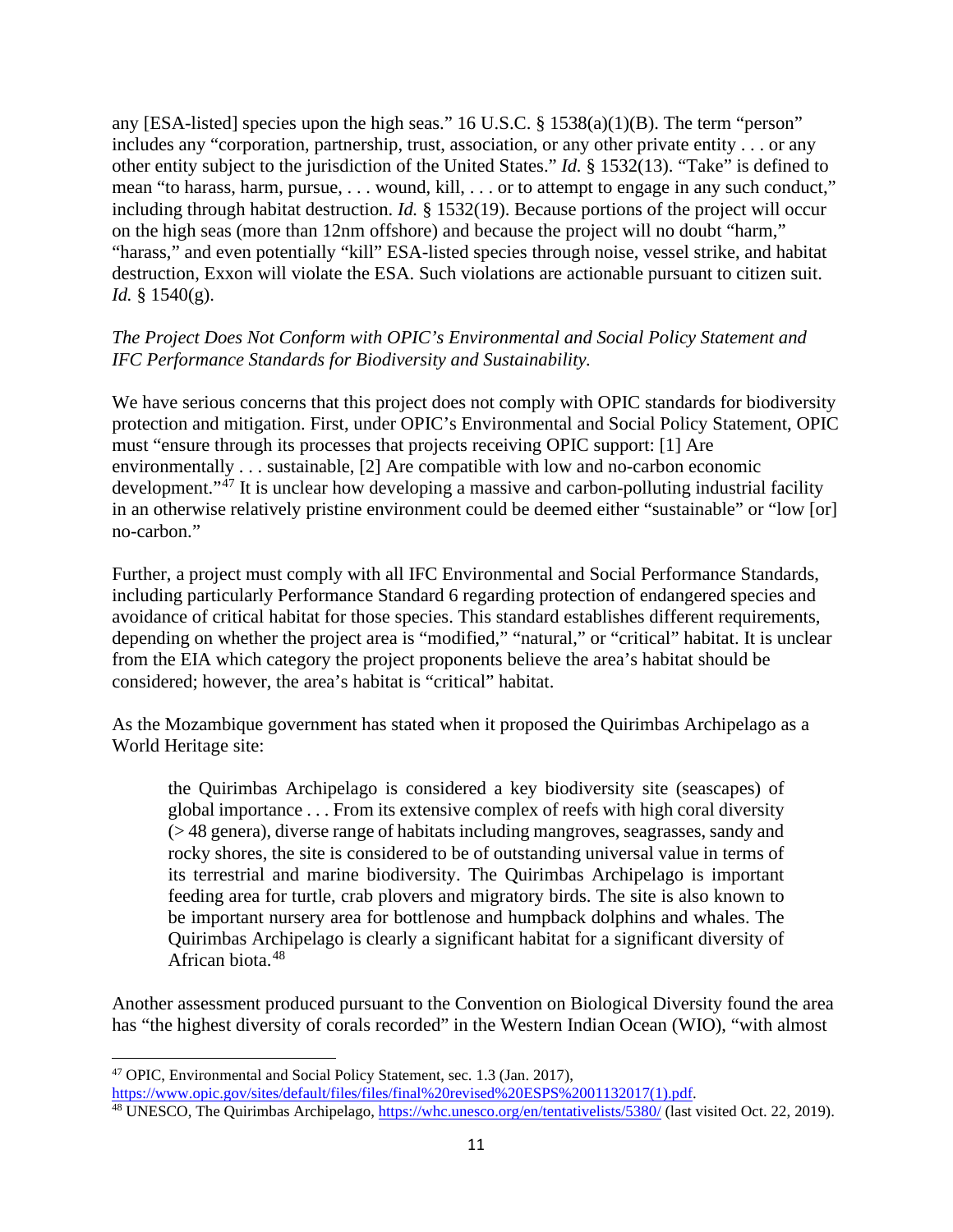300 species in 60 genera."[49](#page-11-0) The area has the "highest fish diversity in the WIO," "notable" sea turtle nesting and foraging sites, and an "important humpback mother/calf nursing zone." The report further concluded to area to have "high" levels of biodiversity, uniqueness and rarity, and vulnerability.<sup>[50](#page-11-1)</sup>

These characteristics strongly suggest the area qualifies as "critical habitat" under IFC standards: habitat that has "high biodiversity value, including (i) habitat of significant importance to Critically Endangered and/or Endangered species; (ii) habitat of significant importance to endemic and/or restricted-range species; (iii) habitat supporting globally significant concentrations of migratory species . . . species; (iv) highly threatened and/or unique ecosystems; and/or  $(v)$  areas associated with key evolutionary processes."<sup>[51](#page-11-2)</sup>

Because the area should be deemed critical habitat, the strictest standards apply: the proponent "will not implement any project activities unless," inter alia:" (1) there are no viable alternative locations, (2) the project will "not lead to measurable adverse impacts" on the area's biodiversity values," (3) the project will not cause regional-level population decline of endangered species, and (4) there a "robust" monitoring program.[52](#page-11-3) This project simply does not meet these standards and must be rejected.

# *The EIA's Alternatives Assessment Is Flawed*

While the project considers a few different alternatives, there is no mention of the option to pursue cleaner forms of energy development.<sup>[53](#page-11-4)</sup> Considering the amount of investment and infrastructure that will be required for this project, this assessment should have considered the potential impacts of investing in renewables instead and how that would better benefit the country. Investing in small renewable projects, such as small solar installations, would be able to bring real energy access to communities throughout Mozambique. Rather than investing in projects that will merely benefits other countries, investment in renewables would bring benefit to local communities in a way that they desperately need. Electricity will also improve health care access, as well as education opportunities.

In light of the concerns raised in this letter, we urge OPIC to reject financing for the Rovuma LNG project.

Sincerely,

<span id="page-11-0"></span><sup>&</sup>lt;sup>49</sup> The Clearing-House Mechanism of the Convention on Biological Diversity Information Submission Service (CHM), Ecologically or Biologically Significant Areas (EBSAs): Pemba Bay - Mtwara (part of the Mozambique Channel), Jun. 12, 2015[, https://chm.cbd.int/database/record?documentID=204003.](https://chm.cbd.int/database/record?documentID=204003) 50 *Id.*

<span id="page-11-2"></span><span id="page-11-1"></span><sup>&</sup>lt;sup>51</sup> IFC, Performance Standard 6: Biodiversity Conservation and Sustainable Management of Living Natural Resources, Jan. 1, 2012, [https://www.ifc.org/wps/wcm/connect/3baf2a6a-2bc5-4174-96c5](https://www.ifc.org/wps/wcm/connect/3baf2a6a-2bc5-4174-96c5-eec8085c455f/PS6_English_2012.pdf?MOD=AJPERES&CVID=jxNbLC0) [eec8085c455f/PS6\\_English\\_2012.pdf?MOD=AJPERES&CVID=jxNbLC0.](https://www.ifc.org/wps/wcm/connect/3baf2a6a-2bc5-4174-96c5-eec8085c455f/PS6_English_2012.pdf?MOD=AJPERES&CVID=jxNbLC0) 52 *Id.*

<span id="page-11-4"></span><span id="page-11-3"></span><sup>53</sup> Impacto & ERM, *Chapter 5: Consideration of Alternatives* (2014), https://www3.opic.gov/Environment/EIA/rovuma/ESIA/Chapter\_5\_LNG\_Final\_EIA\_Sept\_2014\_Eng.pdf.